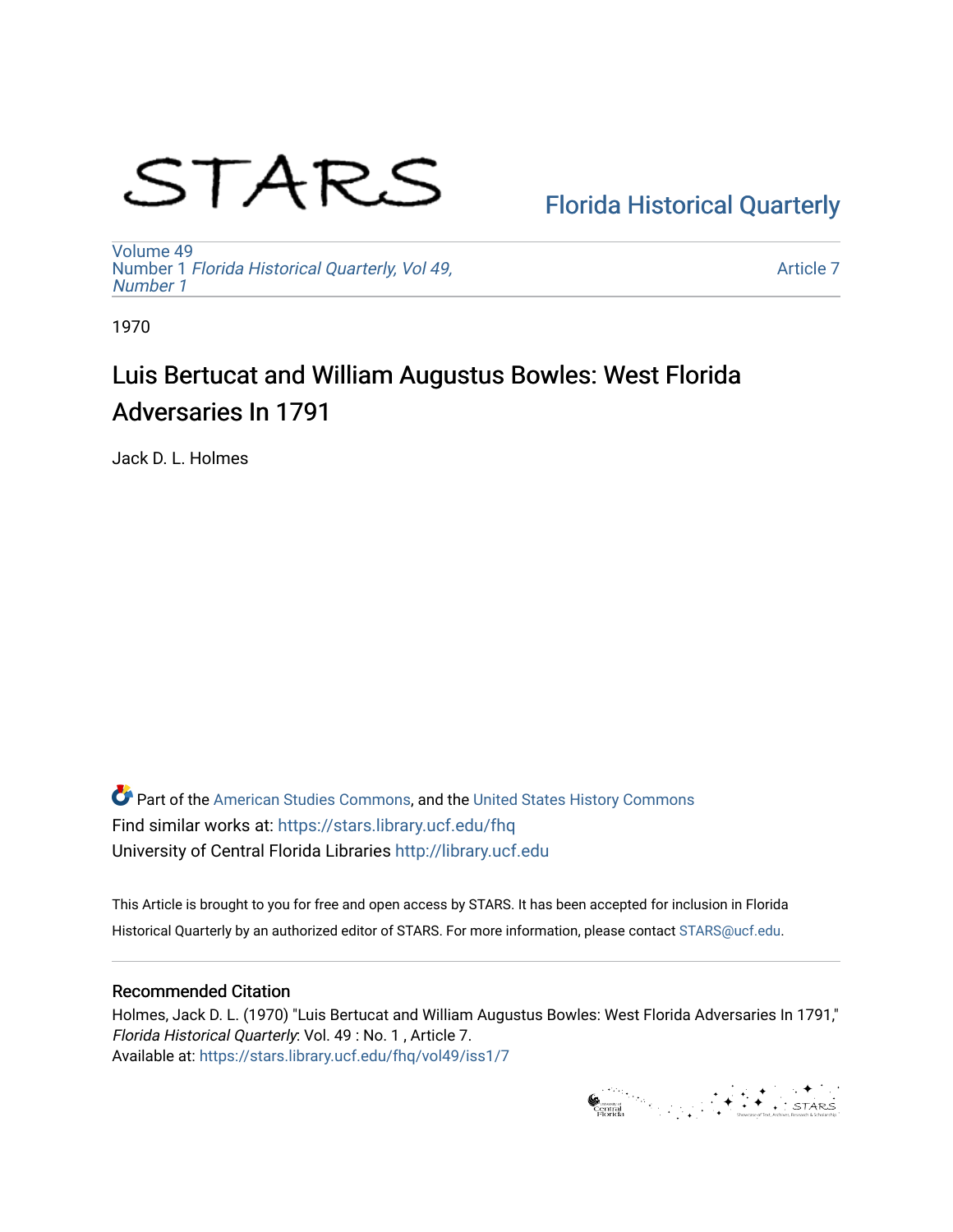Holmes: Luis Bertucat and William Augustus Bowles: West Florida Adversari

### LUIS BERTUCAT AND WILLIAM AUGUSTUS BOWLES: WEST FLORIDA ADVERSARIES IN 1791

#### *translated and edited by*

JACK D. L. HOLMES \* AND J. LEITCH WRIGHT, JR. \*\*

IN AN EFFORT to check the expansion of the American frontiers-<br>men onto Indian lands after the American Revolution, men onto Indian lands after the American Revolution, William Augustus Bowles, self-styled head of the Creek-Cherokee Nation, and later "Director-General of the State of Muskogee," wrote the Spanish minister of state, the Conde de Floridablanca, in 1791. Bowles asked for Spanish protection for the Creeks and Cherokees and urged a wider alliance or confederation of the Choctaws, Chickasaws, Cherokees and Creeks.<sup>1</sup> He also suggested that Spain modify its commercial restrictions and remove the monopoly which had been granted the firm of William Panton, Thomas Forbes, and Robert Leslie, and instead open Florida ports to all nations - especially Muscogee - on a free and unimpeded basis.  $2$  Spain not unnaturally refused to grant this request.

Bowles returned to West Florida from London by way of Nassau in the early fall of 1791 and began to stir up the Creeks against the cession of any land to the United States as specified

<sup>\*</sup> Mr. Holmes is professor of history at the University of Alabama in Birmingham.

<sup>\*\*</sup> Mr. Wright is associate professor of history at Florida State University.

<sup>1.</sup> Spain had already signed treaties with the Creeks, Talapuches, Alibamons, Choctaws and Chickasaws at Pensacola and Mobile in 1784. In the Treaty of Nogales (1793), Governor Manuel Gayoso de Lemos of the Natchez District brought in the Cherokees with these other tribes in an offensive-defensive alliance such as that suggested by Bowles in 1791. Jack D. L. Holmes, "Spanish Treaties with West Florida Indians, 1784-

<sup>1802,&</sup>quot; *Florida Historical Quarterly,* XLVIII (October 1969), 148-49. 2. Bowles to Conde de Floridablanca, London, March 25, 1791, Archivo General de Indias (Sevilla), Papeles procedentes de la Isla de Cuba (hereinafter referred to as AGI, PC), legajo 2352. Transcripts are in the Mississippi Provincial Archives, Mississippi State Department of Archives and History (Jackson), Spanish Dominion, 9 vols, (hereinafter referred to as MPA), III, 493-502. On Bowles's early career, see J. Leitch Wright, Jr., *William Augustus Bowles: Director General of the Creek Nation* (Athens, 1967), 1-54.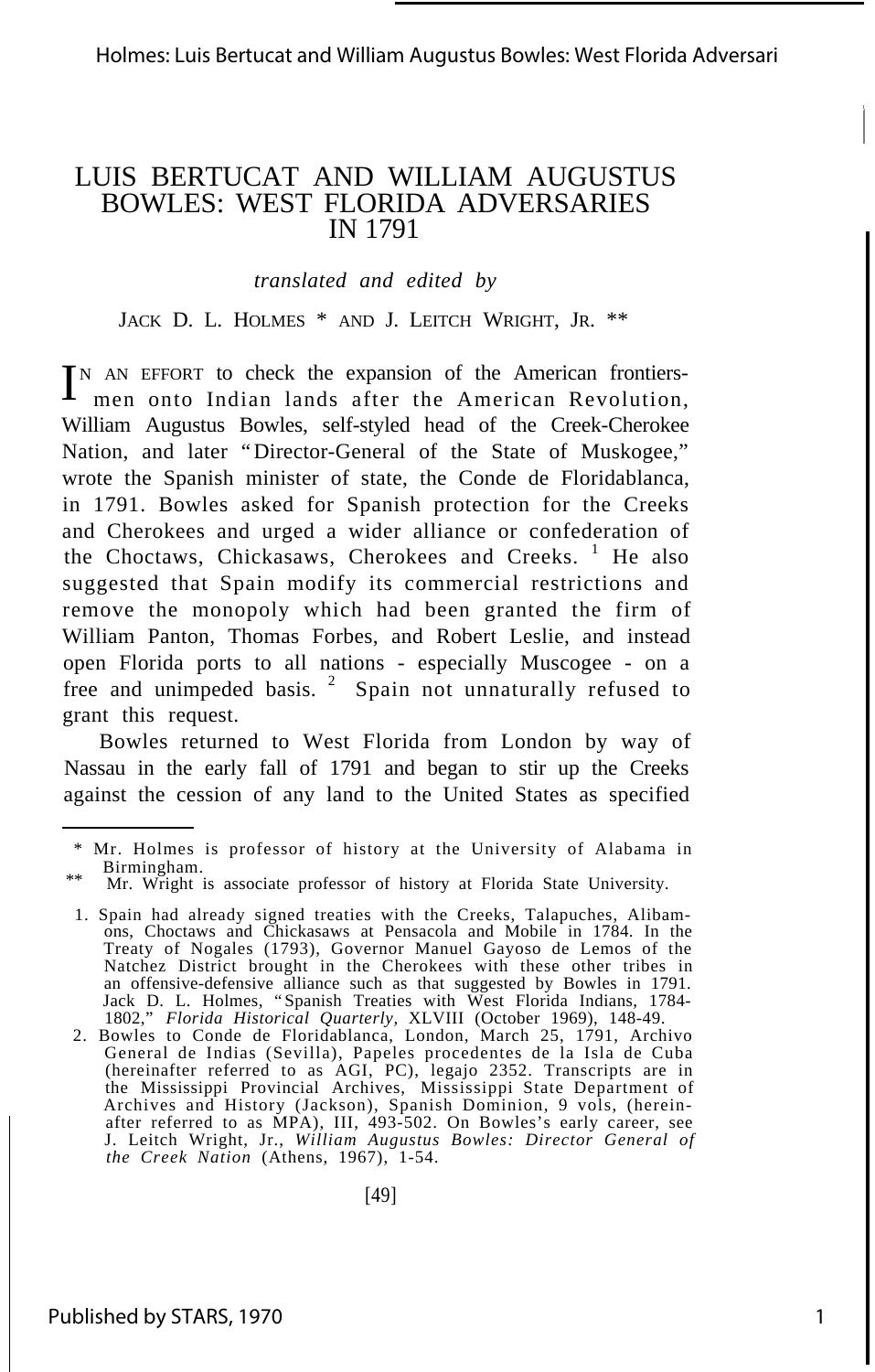in the unpopular 1790 Treaty of New York, by which Alexander McGillivray appeared to have joined forces with the United States. Bowles also opposed Spanish influence with these Indians and optimistically boasted he would drive the Spaniards out of West Florida. <sup>3</sup> With tacit and overt aid from John Miller, a wealthy merchant in the Bahamas, and the British governor, John Murray, fourth Earl of Dunmore, Bowles developed selfconfidence. Spanish frontier officials, however, regarded Bowles as an adventurous interloper whose influence among the Florida Indians had to be checked if Spain was to develop its own Indian policy and check American expansion. The governor-general of Louisiana, Luis Francisco Hector, Baron de Carondelet, ordered the Pensacola commandant, Lieutenant-Colonel Arturo O'Neill, to capture Bowles. Anticipating these instructions, O'Neill had already sent several expeditions under the command of Captain Luis Bertucat, a skilled engineer temporarily stationed at Fort San Marcos de Apalache in West Florida.

Born in France in 1739, Bertucat had studied mathematics and civil and military architecture at the Royal Paris School, and as a sublieutenant, he continued his studies in Italy. With the idea of joining a scientific corps, he arrived in Spain in 1763 and became a professor *(academico de merito)* at the Royal School of San Fernando in Madrid. He was appointed lieutenant in the Luyano Militia on May 27, 1776, and served in that unit and that of the Provincial Dragoons of Arispe until 1780. Promoted to the regular army rank of lieutenant on July 7, 1780, he served for two years as voluntary engineer with the American Army of Operations, although officially a member of the Louisiana Infantry Regiment, in which latter unit he rose to the rank of captain on November 22, 1786.<sup>4</sup>

Bertucat's engineering schooling endeared him to the governors and commandants in America because there were never

<sup>3.</sup> Daniel M. Smith, "James Seagrove and the Mission to Tuckaubatchee, 1793," *Georgia Historical Quarterly,* XLIV (March 1960), 44.

<sup>4.</sup> Service records of Luis Bertucat, June 30, 1793, AGI, PC, leg. 161-A; and December 31, 1792, Archivo General de Simancas (Spain), Guerra Moderna, leg. 7291, VIII, 25. See also Jack D. L. Holmes, *Honor and Fidelity, the Louisiana Infantry Regiment and the Louisiana Militia Companies, 1766-1821* (Birmingham, 1965), 95; and Jack D. L. Holmes, "Some French Engineers in Spanish Louisiana," in *The French in the Mississippi Valley,* ed. by John Francis McDermott (Urbana, 1965), 139-40.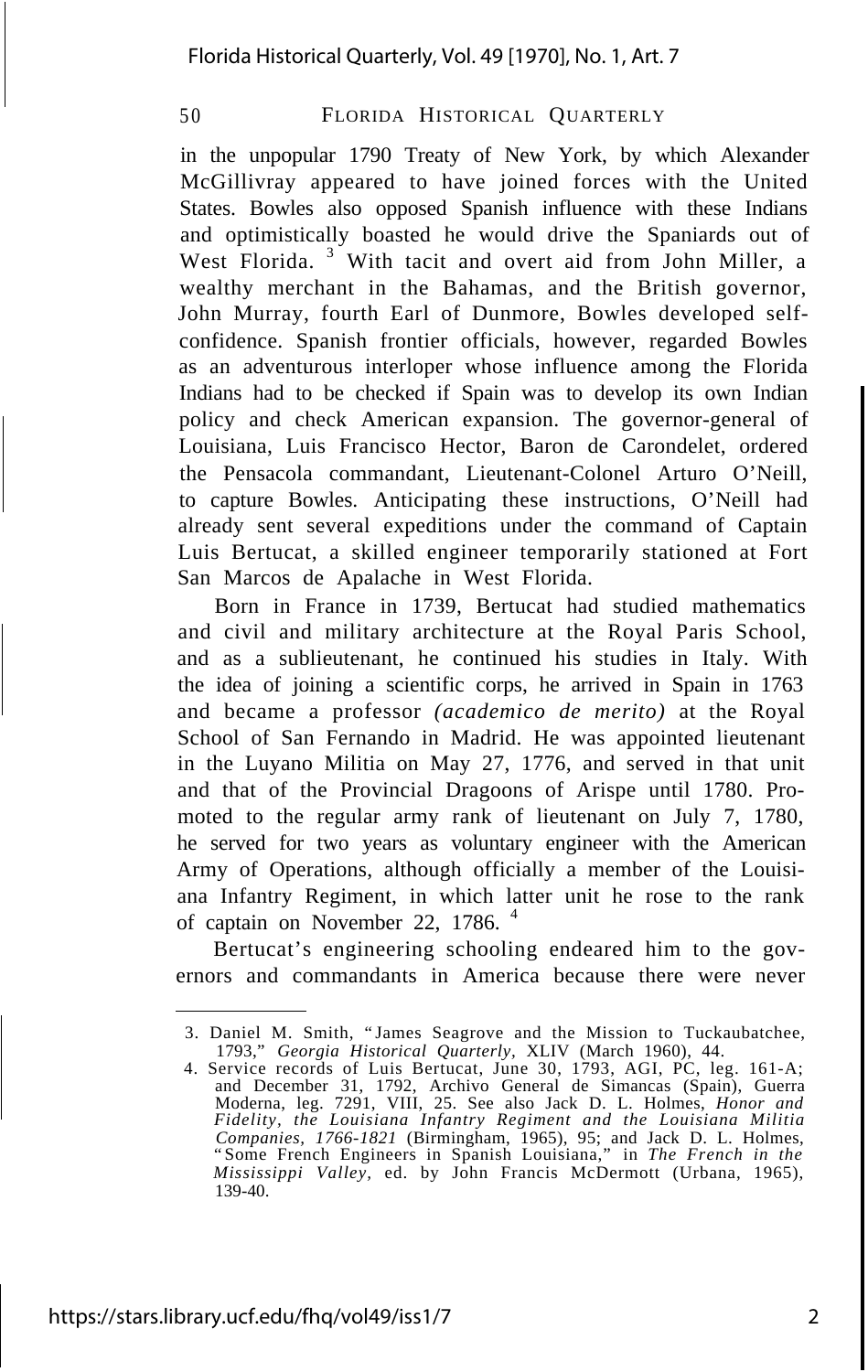enough skilled engineers to go around. After having served for three years as a volunteer engineer in Havana, he was sent for six months' duty in the *Provincias Internas* on New Spain's northern frontier. In Havana he had developed a type of body shield for use against Indian arrows. Awarded the franchise of supplying this ancestor of the modern "bullet-proof vest," Bertucat invested \$2,000 in its production and shipment to New Spain.<sup>5</sup> He also spent two years in an engineering capacity in Louisiana where he was given command over defensive works at the post of Balize, near the mouth of the Mississippi River, and at Natchez. On two occasions he served as military and political commandant at the San Marcos de Apalache post where he rebuilt the ancient Spanish fort and defended the post against an attacking Indian war-party.

In addition to his military plans of the Balize post, Bertucat was ordered to explore the mouths of the various passes of the Mississippi River. He took soundings and made numerous reports concerning the feasibility of widening and deepening the channels. He selected the most convenient location for a twostory blockhouse to guard the entrance of the river and another battery for protecting the southeastern pass. Upon these recommendations, plans and specifications, Captain Gilberto Guillemard, one of Louisiana's outstanding architects and engineers, continued the work at the Balize. <sup>6</sup> Bertucat also examined the weak defenses of Natchez with a view toward making them able to withstand the type of siege which had enabled the Natchez Tories to capture it with ease in 1781.<sup>7</sup> Behind him at Natchez he left a bell which ultimately came to serve as the church bell

<sup>5.</sup> Service records of Luis Bertucat. 6. Thomas Hutchins, *An Historical Narrative and Topographical Description of Louisiana and West-Florida* (Philadelphia, 1784. Facsimile edition, Gainesville, 1968), 31-34; Stanley Clisby Arthur and George Campbell Huchet de Kerniou, eds, *Old Families of Louisiana* (New Orleans, 1931), 253-54; Esteban Miro, Instructions to Bertucat, New Orleans, April 30, 1784, AGI, PC, leg. 2352, and transcript in MPA, II, 97-99; Miro to Bernardo de Galvez, No. 133, New Orleans, October 1, 1784, AGI, PC, leg. 2352. On Guillemard, see Holmes, "Some French Engineers in Spanish Louisiana," 124-28; and Jack D. L. Holmes, *"Dramatis Personae* in Spanish Louisiana," *Louisiana Studies,* VI (1967), 175-77.

<sup>7.</sup> Service records of Luis Bertucat. On Fort Panmure de Natchez, see Jack D. L. Holmes, *Gayoso: The Life of a Spanish Governor in the Mississippi Valley, 1789-1799* (Baton Rouge, 1965), 164-66.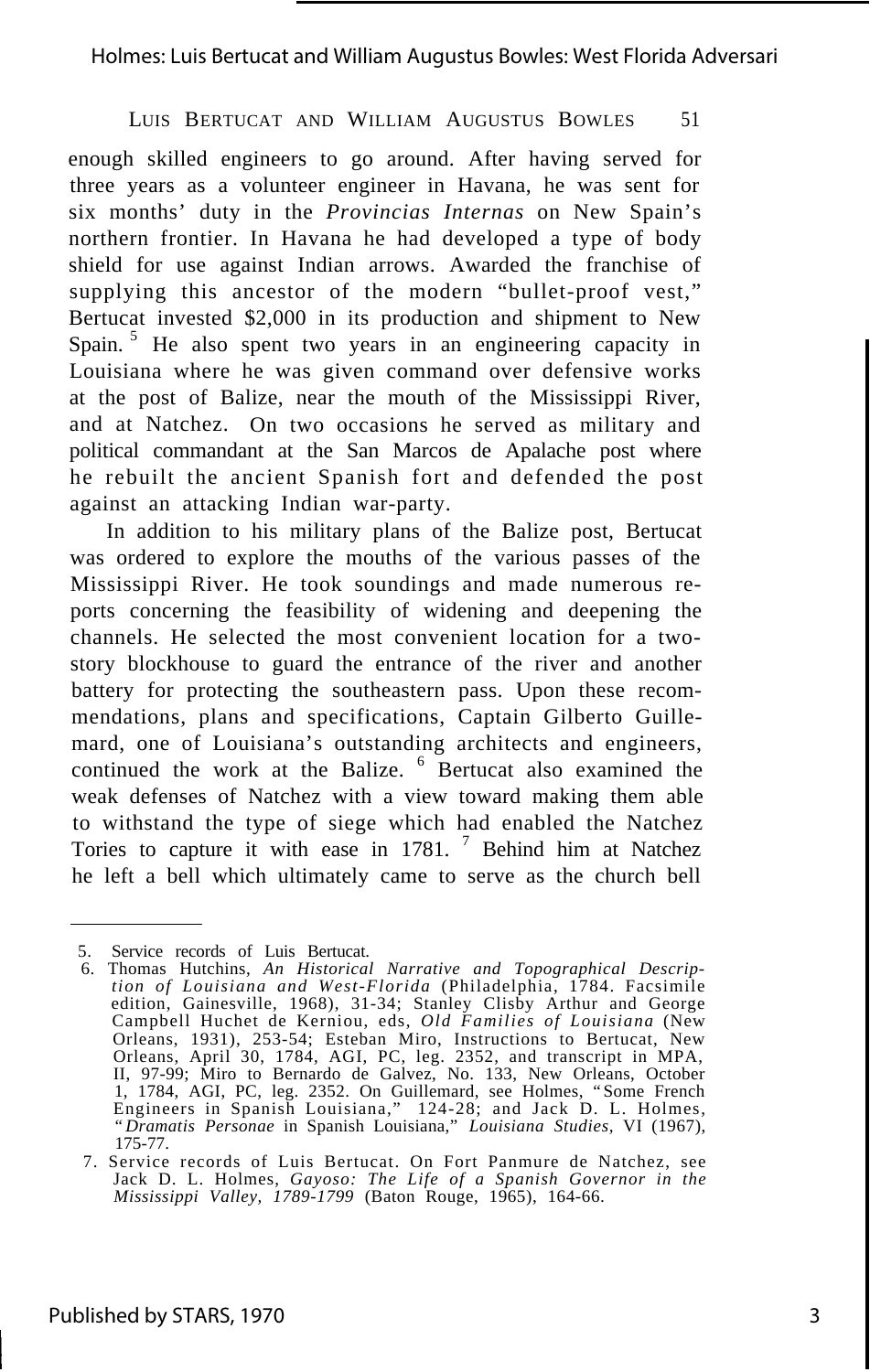upon the dedication of the Church of Our Savior of the World at Natchez<sup>8</sup>

On June 12, 1787, Bertucat became commandant of the new fort of San Marcos de Apalache. He assumed command on June 24 and remained in charge until the end of that same year. <sup>9</sup> It seems that his successor, Lieutenant Josef Portillo, was chosen so as to leave Bertucat more time to direct the fortifications. His major assignment was the design and construction of a solid frontier-style fort at San Marcos. This post was to help establish Spanish dominion over a remote part of Florida, awe the neighboring Indians, and guard the trading post of Panton's firm several miles up river. <sup>10</sup> Bertucat performed other services as well. In 1791 he drew up plans for a royal hospital which was built at this post. $11$  On at least one occasion Bertucat led an attacking force of troops against marauding Indians, presumably Seminoles, who had threatened the post, and his service sheets carries the notation that he acted with great courage in the brief encounter.  $12$ 

His superiors recognized that he had mastered frontier-style military fortifications, and, as a result, on August 28, 1792, he was named director of works for a military post of two batteries to be constructed at Placaminas (Plaquemine) Turn below New Orleans. <sup>13</sup> This was a pet project of Governor-General Caronde-

<sup>8.</sup> *Ibid.,* 74.

<sup>9.</sup> Service records of Luis Bertucat; O'Neill's instructions to Bertucat, Pensacola, June 12, 1787, AGI, PC, leg. 614 and leg. 2352. Correspond-ence from Bertucat to O'Neill from Apalache in 1787 may be found in AGI, PC, legajos 40, 118 and 1393; from Bertucat to Josef de Ezpeleta, *ibid.,* legajo 2361.

<sup>10.</sup> Three plans dated July 18, 1787, August 18, 1790, and February 1791, are in AGI, Planos, Luisiana y Floridas, Nos. 115, 135 and 139 respec-tively. The February 1791 plan, with side views of the buildings under construction, is in Arthur P. Whitaker, ed., *Documents Relating to the Commercial Policy of Spain in the Floridas, with Incidental Reference to Louisiana* (DeLand, 1931), between 97 and 98. The 1787 plan is reproduced in Mark F. Boyd, "The Fortifications at San Marcos de Apalache (St. Marks, Wakulla co., Florida)," *Florida Historical Quarterly,* XV (July 1936), 17.

<sup>11.</sup> The plan is dated June 26, 1791. The chart is presently in AGI, Planos, Luisiana y Floridas, No. 141. A document concerning it is in AGI PC, leg. 178; Bertucat to O'Neill, Apalache, June 26, 1791. Service records of Lu

sponsible for the aggressive attitude of the Indians; Bertucat to Zespedes, San Marcos, January 10, 1788, Archivo Historico Nacional (Madrid), Seccion de Estado, leg. 3901.

<sup>13.</sup> Service records of Luis Bertucat; pay records of Bertucat, AGI, PC, leg. 538-B.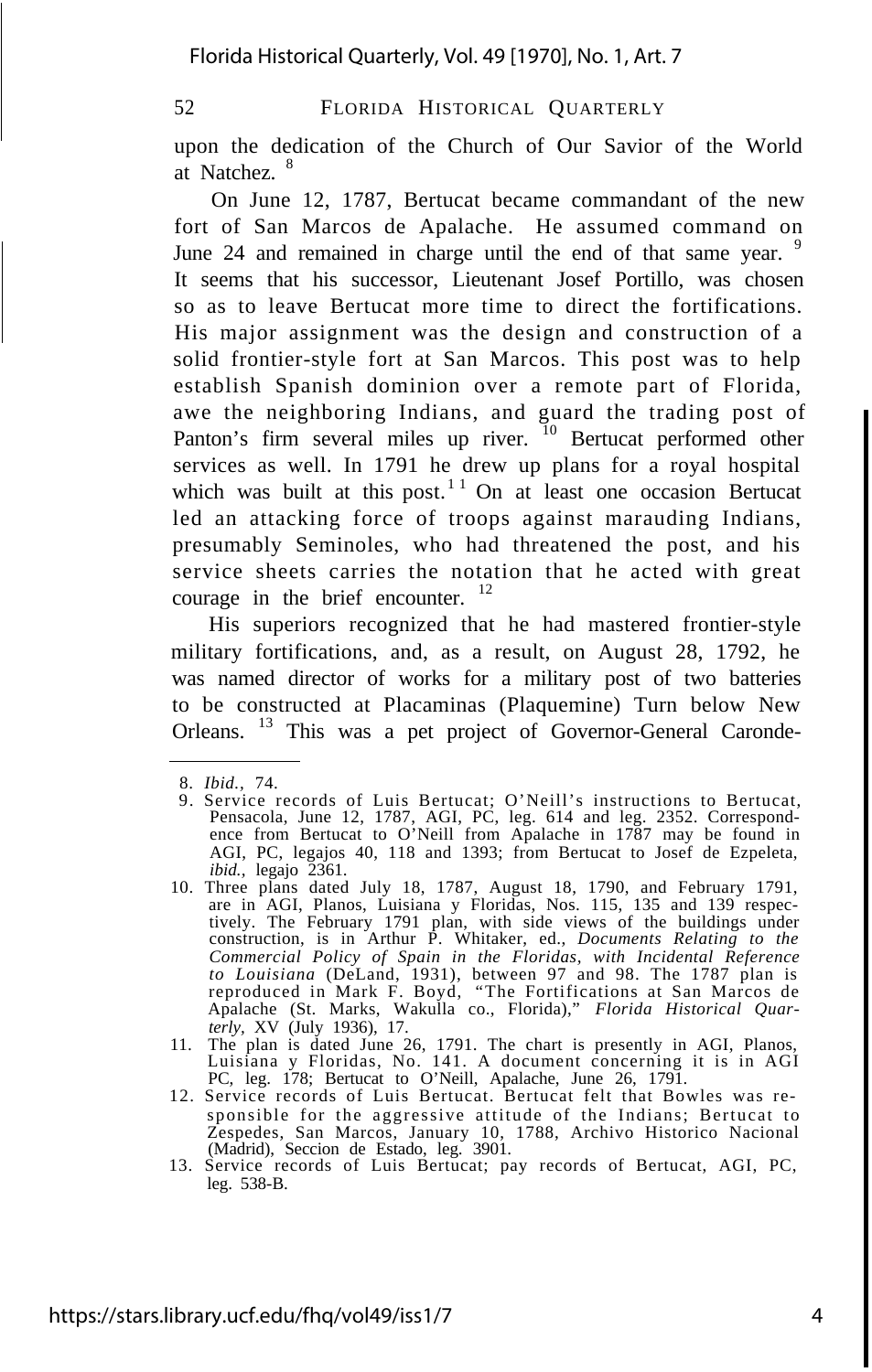#### Holmes: Luis Bertucat and William Augustus Bowles: West Florida Adversari

#### LUIS BERTUCAT AND WILLIAM AUGUSTUS BOWLES 53

let, who had taken charge of Louisiana and West Florida in December 1791. Stout defenses below New Orleans, he felt, would protect the vulnerable approaches to the city, and Palcaminas, where the Mississippi made a sinuous, hairpin curve, forcing ships to expose themselves to the land batteries, was an ideal location. <sup>14</sup>

In 1787, while Bertucat had been constructing Fort San Marcos, another Spanish engineer, Joaquin Peramas (who had also been at San Marcos earlier), was designing plans for the Placaminas and Mardi Gras Bayou.<sup>15</sup> Construction was delayed, however, until Bertucat took over the engineering project in 1792. Accompanied by his faithful Negro Joaquin, Bertucat remained on the job, earning an extra salary of twenty-five dollars monthly in addition to his regular captain's pay. On August 18, 1793, when a disastrous hurricane struck lower Louisiana and ravaged shipping and the low-lying bottom lands, both Bertucat and his aide were drowned, thus ending the career of a responsible and dedicated officer. <sup>16</sup>

Apparently Bertucat, like most officers in Spanish Louisiana, was in debt at the time of his death, and numerous individuals lodged lawsuits against his estate.  $17$  A family man with a wife and at least two children, Bertucat showed his benevolent treatment of his Negro slaves when he granted his slave Martona her freedom plus a cash payment of \$150 and two silver services. John Forbes of the house of Panton, Leslie and

Louisiana Studies, II (1963), 200.<br>16. In 1793 Bertucat drew up his "Plan for the Distribution of Lodgings<br>for the main barracks of Fort San Phelipe de Placaminas," which<br>was approved by Governor-general Carondelet, *ibid.* is recorded in his pay records, AGI, PC, leg. 538-B: Phelipe Trevino to Carondelet, Fuerte San Phelipe de Placaminas, August 19, 1793, and Carondelet to Duque de Alcudia (Manuel de Godoy), No. 14, confidential, New Orleans, August 27, 1793, Archivo Historico Nacional

<sup>14.</sup> George H. V. ("Victor") Collot, *A Journey in North America* . . . , transl. by J. Christian Bay (Florence, 1924), II, 100-03, and plan in III, plate 36.

<sup>15.</sup> Four charts dated March 20, 1787, at New Orleans, are in AGI, Planos, Luisiana y Floridas, Nos. 106-09. See Jack D. L. Holmes, "Maps, Plans and Charts of Louisiana in Spanish and Cuban Archives: A Checklist,'

<sup>(</sup>Madrid), Seccion de Estado, leg. 3890. 17. Suits against his estate for collection of debts were lodged in 1793 and 1794 by Jose Turcoty, Miguel Olivera, Santiago Lebaudaiz, Matheo Osten (Mathew Austin?), the free Negro Gabriel, and Sebastian Burat. His close friend, Jose Piernas, sued for delivery of the legacy which Bertucat had willed him. These cases are in AGI, PC, legs. 167, 168, 169, 170, 172, and 173.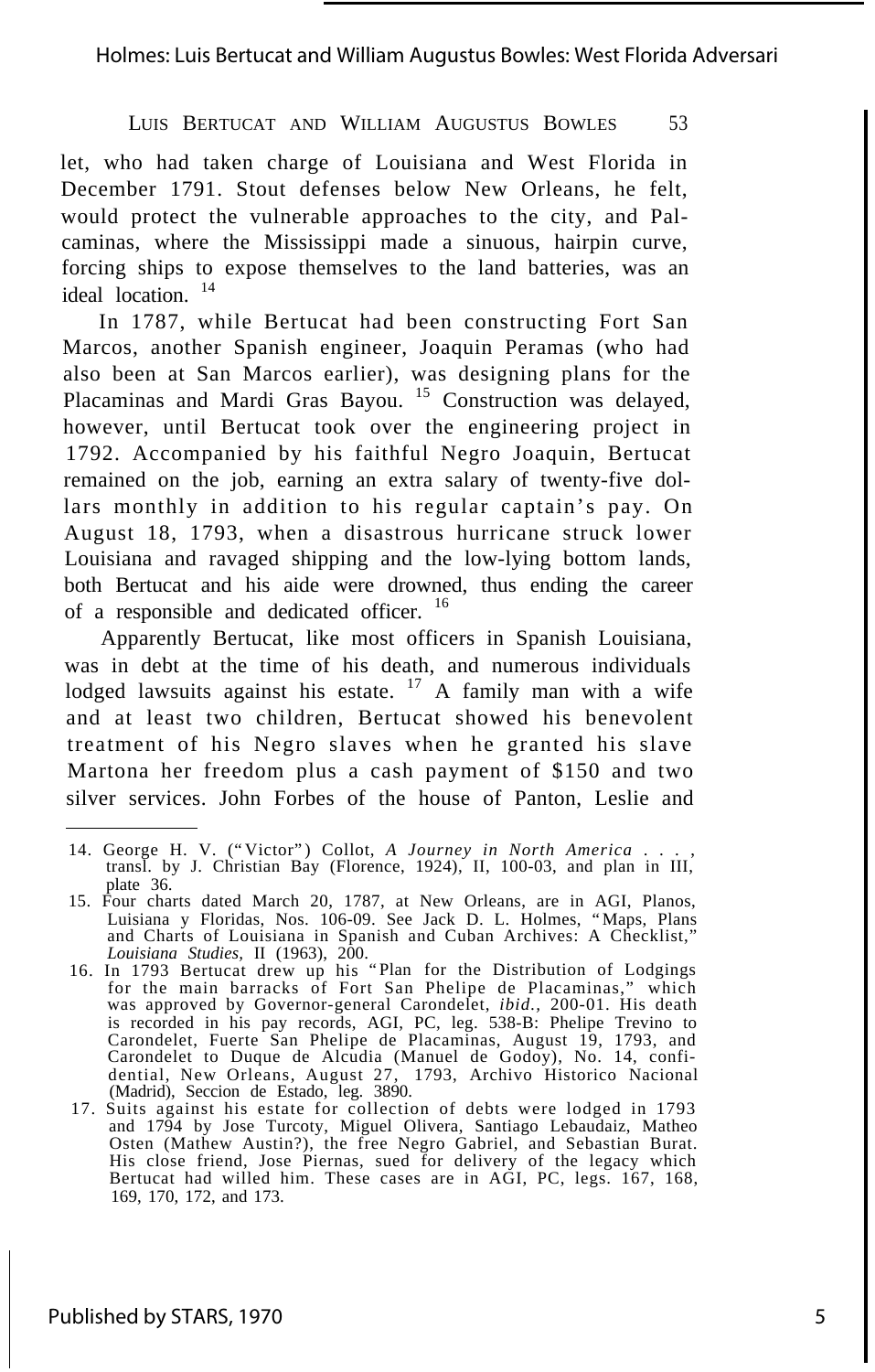Company, was named executor with power-of-attorney. Retired Sublieutenant Joseph Piernas, an old friend of Bertucat who had been a cattle rancher in Texas and southwest Louisiana, was left an inheritance. Unfortuately, there was much litigation over Bertucat's 1790 will, and the intendant, Joan Buenaventura Morales, set aside some of Bertucat's bequests. <sup>18</sup>

When Bowles had entered the Ochlockonee River near the post of San Marcos in the early fall of 1791 he had caused uneasiness among the Spanish officials here as well as settlers throughout Florida. <sup>19</sup> Although Bertucat never captured Bowles, at the end of the year he led a party which apprehended David McLeash, one of Bowles's men.  $20^{\circ}$  The following year Bowles successfully captured Panton's St. Marks trading post, and then went to New Orleans to negotiate with Governor Carondelet. The Louisiana governor was pleased that Jose de Evia had brought Bowles to New Orleans, but Captain-General Luis de las Casas in Havana had misgivings, because Bowles had been treated not as an independent Indian leader but as a "prisoner of state."  $21$ Sent on to Spain and later to the Philippines, Bowles eventually escaped, returned to West Florida, and in 1800 captured the fort at San Marcos which had been built under Bertucat's direction. In 1803 Bowles was captured in a plot hatched by Benjamin Hawkins, Esteban Folch, and John Forbes, although it was the promise of the Spanish reward that persuaded a faction of the Creeks to turn Bowles over to the Spanish authorities. Taken to Morro Castle in Havana, Bowles died in prison, leaving the southern Indians without their beloved "Eastajoca" when hostilities commenced against the United States during the War of 1812.  $22$ 

While supervising the construction of. new fortifications for

<sup>18.</sup> Piernas *vs.* estate of Bertucat, 1794, *ibid.,* leg. 173; case of the Negress Martona, 1794, *ibid.,* leg. 169; case of Maria Luisa, free Negress *vs.* estate of Bertucat, 1793, *ibid.,* leg. 168. 19. Luis de las Casas to Conde de Floridablanca, No. 18, Havana, April 21,

<sup>1792,</sup> AGI, Audiencia de Santo Domingo, leg. 9, and translated in Lawrence Kinnaird, ed., *Spain in the Mississippi Valley, 1765-1794,* Vols. II-IV, American Historical Association *Annual Report for 1945,* 3 parts (Washington, 1946-1949), Pt. III, 29.

<sup>20.</sup> The interrogation of McLeash took place before Governor Gayoso, New<br>Orleans, December 29, 1791, MPA, III, 778-85.,<br>21. This is recounted in Jack D. L. Holmes, ed., Jose de Evia y sus recon-<br>ocimientos del Golfo de Mexi

<sup>22.</sup> Wright, *William Augustus Bowles,* 77-174.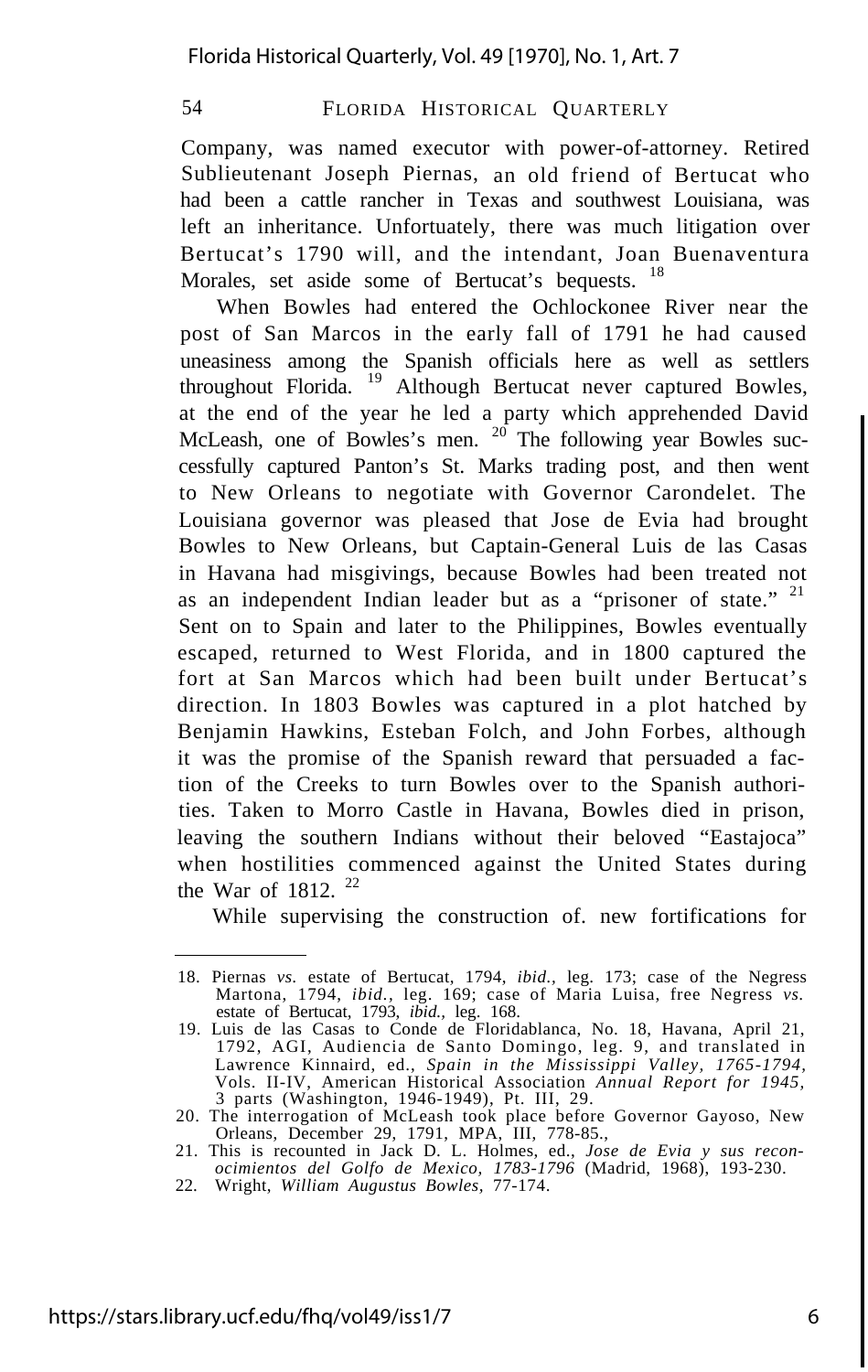#### Holmes: Luis Bertucat and William Augustus Bowles: West Florida Adversari

#### LUIS BERTUCAT AND WILLIAM AUGUSTUS BOWLES 55

San Marcos, Bertucat had made several attempts to intercept Bowles and his ships during the fall of 1791. The second, unsuccessful, expedition to the Ochlockonee River and the third, more rewarding, mission to the Apalachicola River, are described below.  $^{23}$ 

Luis Bertucat to Arturo O'Neill, No. 63, Apalache, November 14, 1791.

By my dispatch of September 29 last I advised you of my second sortie in search of the schooner of the Englishman Bowles, having secured from the English commercial house a half-breed pilot of the river on which the said schooner was discovered anchored. I was unable to secure him on my first sally, although I asked for him.

My expedition was composed of a large canoe and the king's boat on both of which I mounted two swivel-guns, plus a small canoe with two of my Negroes, to patrol ahead; fourteen regular troops, a sergeant, and the subaltern. The said half-breed, having led me to the mouth of the Kilacny [Ochlockonee] River, which I had visited on my first sortie up to a distance of three miles into the interior, and this said pilot having said that he had ascended it very far and that along its course one could navigate more than three days and that he found at its headwaters Indian villages, where it was feasible that along the river the schooner might be hidden. At dawn the following day I embarked alone with him and my two Negroes in my small canoe, leaving orders for the rest of my expedition to follow me at a distance of one league  $24$  in the event that I might discover the said schooner I would be able to return and take the most opportune measures to surprise the crew which comprised it. Likewise, in order not to expose my men by leading them into some ambush that might have been set along the dense-covered banks of the said river in the event that [the English] might have had news of my advance, and being easier to avoid them with a small canoe due to its speed, and likewise, to inspect the area itself, for this purpose I did it in this manner. Having traveled until five in the afternoon and gone about

<sup>23.</sup> Bertucat to O'Neill, No. 63, Apalache, November 14, 1791, copy by O'Neill, AGI, PC, leg. 2352. There is a transcript in MPA, III, 765-78. 24. The Spanish nautical league was roughly 2.75 miles, although the

French league was only 2.42 miles.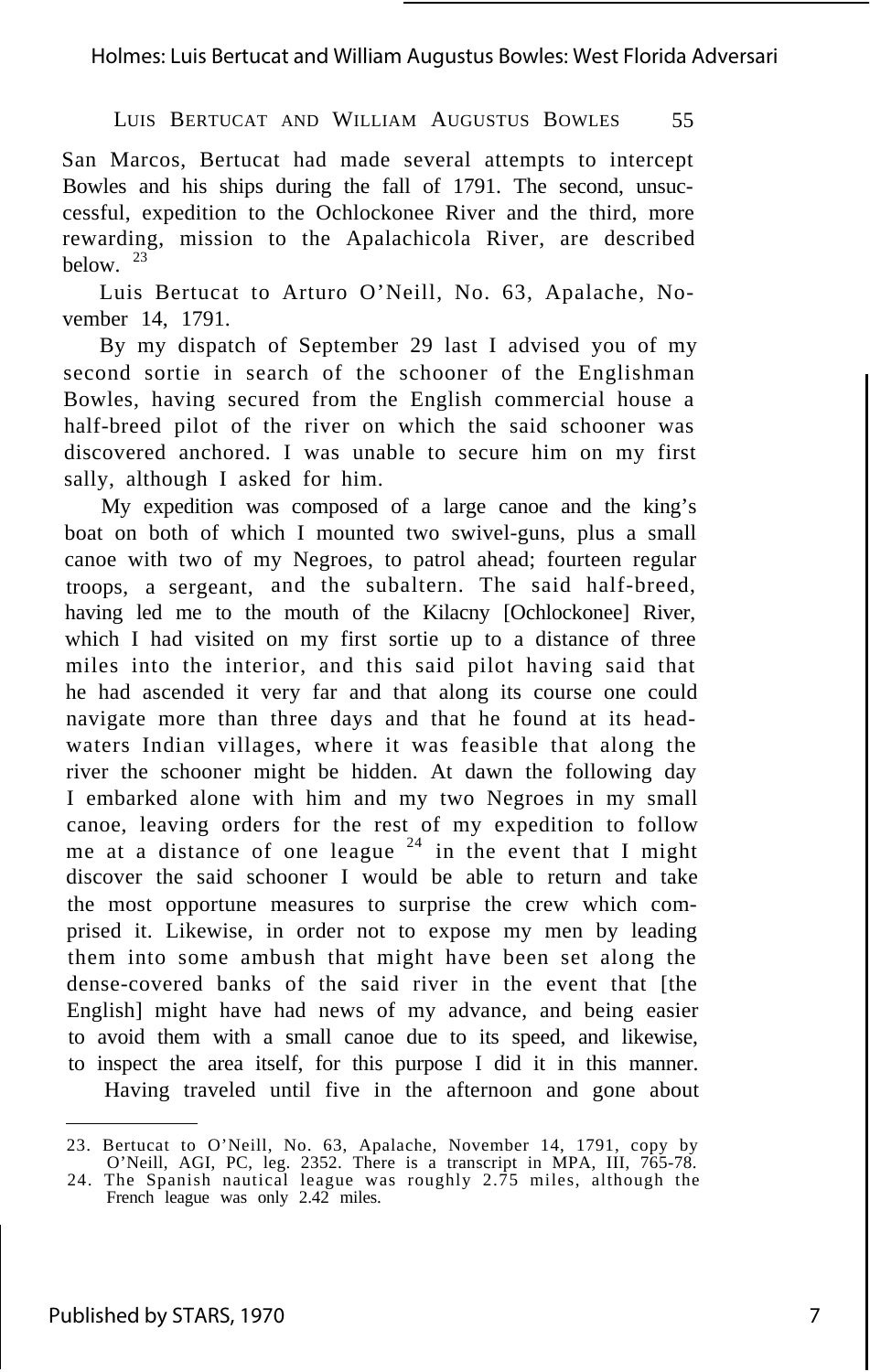eight leagues without discovering anything, we landed on high ground so as to protect my rearguard, and having spent more than an hour there without seeing them appear, I inferred that they had strayed or gotten lost along one or another branches of the river, which compelled me to return again to its mouth, and in a little while the row-boat and the canoe arrived; they had, in fact, followed another branch which flows to the north.

The pilot, having informed me that after going up this river more than three days, he had come to another exit or mouth to the south called Kislacny Chico, <sup>26</sup> I decided the following day to order eight men and a sergeant with sufficient rations in the row-boat to follow all the turns of the river and continue until they had reached some Indian settlement and invite one or two of them to come with them in search of deserters by offering them rewards. Also, I advised them to proceed cautiously and to post a good guard at night and permit no fires and order a pair of men to go along the banks at suitable places to examine the tracks and other things that might occur to them. In the event they might have sighted from afar the mast of the schooner above the head of the river, they were not to double the head, but, avoiding discovery, were to return and give me word. Meanwhile, I ordered the officer with the rest of the men in the large canoe to inspect another branch that I had seen the evening before flowing toward the south, with orders to take only that day, while the guide, the two Negroes and I in the small canoe lay to across the mile width of this river. Having set foot on land on the southern bank I walked for the distance of five leagues and examined the lay of the land, its coves and anchorages as far as West Point [sic], from where we observed, at the distance of four or five leagues to the east-southeast, a schooner that seemed to be plying the windward, which made me suspect that it could be the one we were looking for and might have received word that we were going in search of it. Not having any craft of sufficient draught, I could not inspect it. Having completed my operation, I returned to destroy the road by the edge of the beach up to the canoe when we began to encounter nightfall. The wind, which had increased, augmented considerably the swell while

<sup>25.</sup> This is probably the Sopchoppy River.

<sup>26.</sup> This is probably one of the mouth of the Sopchoppy River.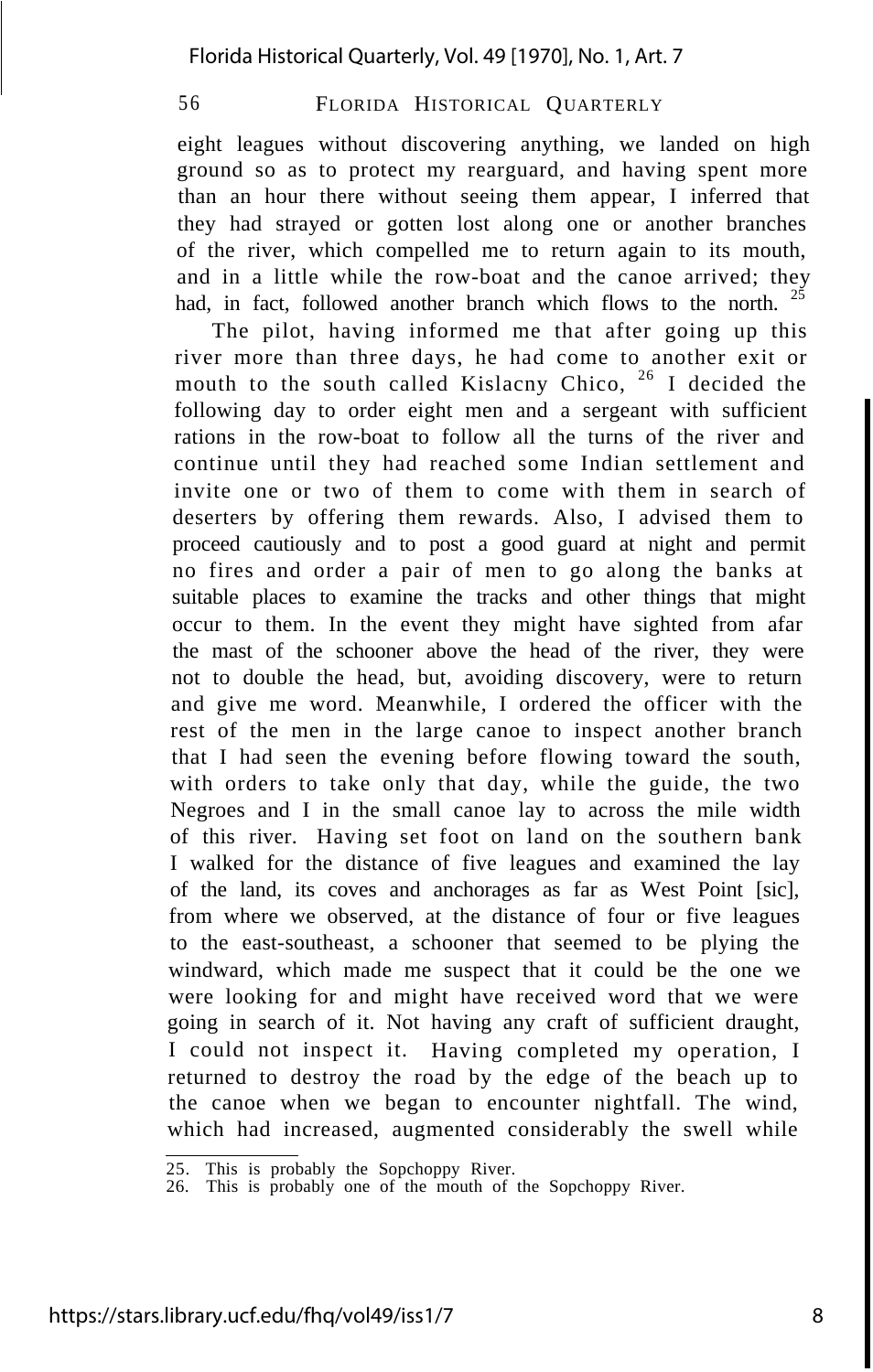we were making our tack, and, with the nightfall, darkness led us between oyster banks and the shore and threatened to run us aground. We didn't know where to point our bow to leave this labyrinth of banks which criss-crossed our route until one reached the channel. Since at the same time we were shipping water in a heavy sea, each moment increased our danger, but the officer having arrived at the camp with those who accompanied him and having lit fires, we were able to guide ourselves through the bad straits in which we found ourselves.

Thus, those from my canoe obtained no other success in inspecting the southern branch than acquiring a knowledge of its meandering course and direction. On dawn of the following day we left by water in search of Little Kislacny [Kislacny Chico], having assembled the row-boat and the rest of the expedition which should leave with it. At four o'clock in the afternoon of the second day of navigation we arrived there, and a little while later spotted the row-boat which came to join us, without having found either the schooner or a solitary Indian from whom we might be able to learn anything. Not being able to learn anything more from the said half-breed, I suspected that he had led me astray in order to give the schooner time to set sail, having been informed in some way of our presence. Otherwise this employee of the mercantile house lied to me. I had ordered the guide the first time that I asked for him to take me without delay directly to the mouth of the Apalachicola River where the said schooner was anchored twenty-nine leagues from this fort, and where the said half-breed went to the Indian villages, and when he came that far, I decided to return to the fort at the end of eight days counting from my departure.

It is significant that there have been no Indians at the fort since the arrival of Bowles or I might have obtained more accurate news during the second expedition. A chief from the village of Chiaja  $27$  did come and said he had been informed that I had left with swivel guns and soldiers in search of Bowles and his schooner, which proves my suspicions were correct: having conferred before my departure with Foraster,  $^{28}$  a

<sup>27.</sup> Chiaja (Chiaha, Chehaw, Chewaws, Geehaws) was a Lower Creek town on the Chattahoochee River.

<sup>28.</sup> Edward Forrester was an employee of Panton's store. See Wright, *William Augustus Bowles,* 66, 68.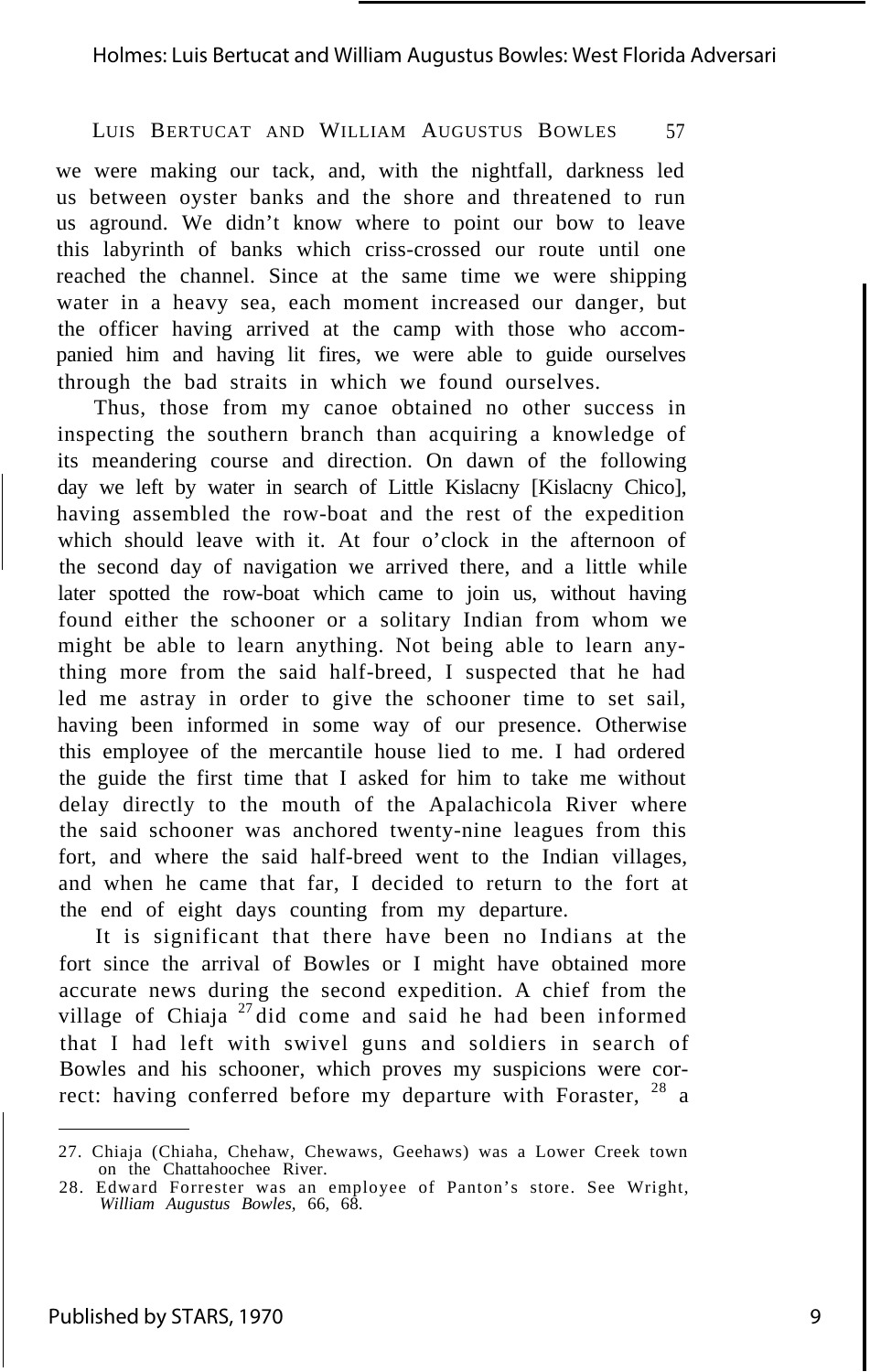factor of the said house, asking him for assistance, which he did not give me, and charging him to keep silent. It was only through the said company where the Indians meet daily that I was able to get word about the said Bowles, but the said factor having lived as if married with a half-breed squaw, the daughter of the half-breed Indian Esperiman,  $29$  in whose home the said Bowles used to lodge and who previously had lived with the same half-breed squaw, I discovered in the intervening time she had left Foraster and had gone to join the said Bowles, so he had been informed by the indiscretion of Foraster of what we were about. Nevertheless, I saw to it that it was publicized that I had gone in search of four deserters from the Pensacola garrison, of whom I had received news.

Some days after my return the Indian Birli's <sup>30</sup> large canoe came with various goods for the English settlement and, on his return, I persuaded him to come to the fort to confer with the chief of them. Having learned from him that the schooner had set sail from the place where it was when it had news that I had gone in search of it shortly after I had first spotted it, as I mentioned above; I tried to dissaude him, repeating that there were deserters from the Pensacola garrison that I was looking for and that I feared they might board the said schooner to flee to Providence,  $31$  and that I would give them generous presents if they would help me to capture them. This seemed to me convincing to them, and I proposed that I accompany them to the mouth of the river that leads to their villages. They showed no reluctance, so I gave the necessary orders to leave the following morning. I was also informed that the Indians had granted to Bowles and to those who accompanied him, a land grant on which to live, which had water and firewood near the mouth of the river, as I was able to discover. On the other hand, I had been informed that he was bringing various arms with which to fortify himself and that the schooner mounted various bronze cannon for firing three-pound balls, was com-

<sup>29.</sup> Esperiman (Perryman) is the influential Lower Creek chieftain whose village was just above the forks of the Apalachicola River.

<sup>30.</sup> Bully, Buly, Birli, was another prominent Lower Creek chief whose village was on the lower Flint River.

<sup>31.</sup> A reference to New Providence Island on which Nassau, the present capital of the Bahamas, was located.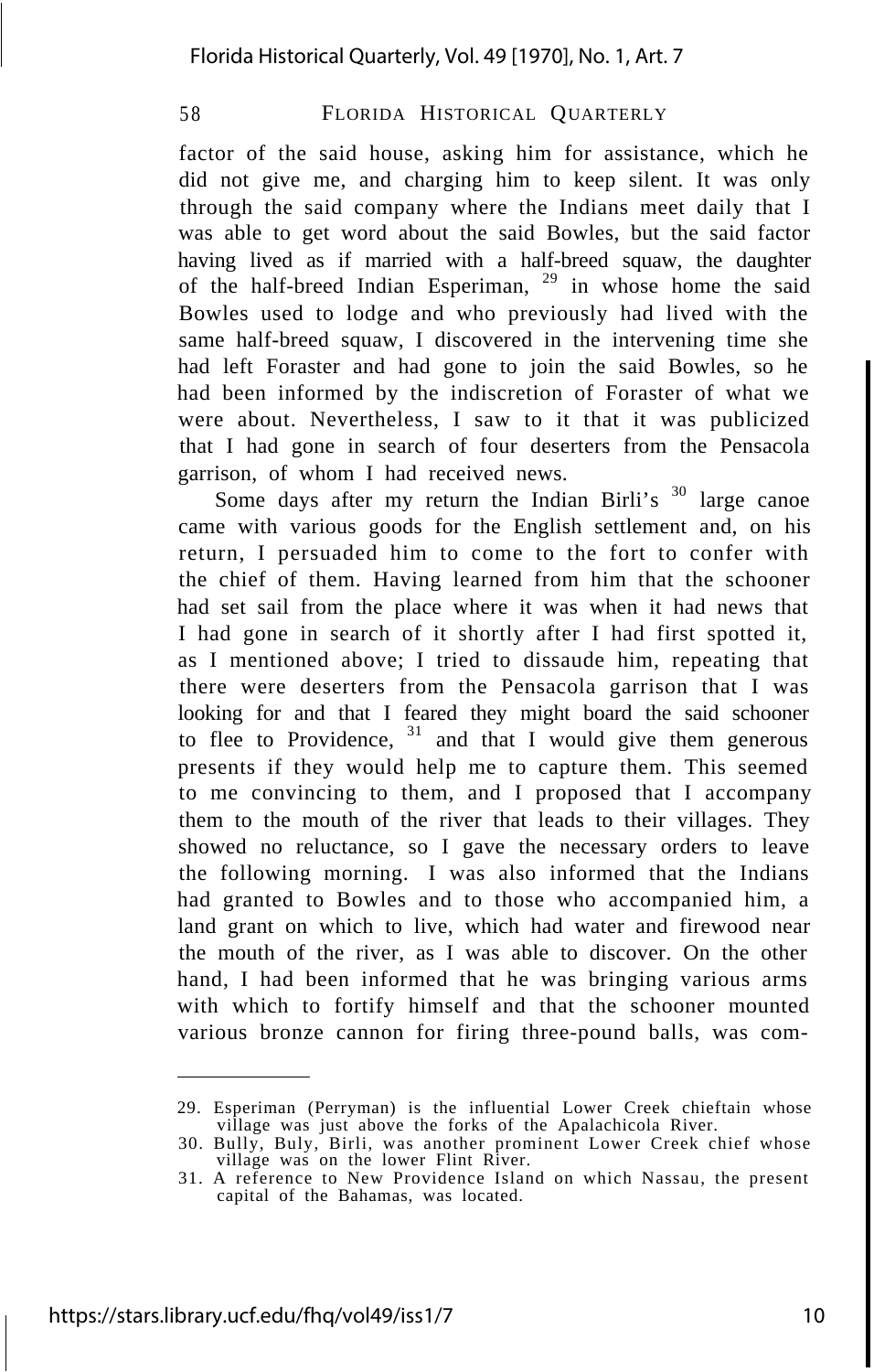manded by a captain with a crew of six sailors, a Negro, and a half-breed with another Negro who accompanied Bowles, as well as several Indians who had made the journey to London with him.  $32$ 

In addition, I inferred that the departure of their schooner was precipitous, that it had landed doubtless to finish unloading the supplies and loading the peltry that the half-breed trader Esperimens had been promised. By which information, I formed anew the project of taking advantage of this circumstance to learn the true entry into that river, as well as the place where the said schooner anchored, and so that the Indians would not become frightened, I ordered the muskets hidden in the bottom of the canoe which I armed with eight men and a sergeant, a small canoe and two Negroes, all provisioned for twelve days; and at dawn on the day of October 9th, I left at the head of them, following the Indians who were returning to their village.

The fourth day of navigation in the afternoon we arrived at a place one mile from the mouth of the sought-after river where the Indians stopped to wait for one of their comrades, who had left the camp during the morning on the pretext of hunting, but probably his task was to go to the mouth ahead of us and advise the schooner of our coming, and if it were not there, make us pass slowly with them to another mouth of the several which the Apalachicola has, whose principal entrance is a considerable bay. Assured of the short distance which remained from the mouth to the point where the Indians had stopped to wait for their missing comrade, I took advantage of this circumstance to go ahead, telling them that we were going slowly and they could catch up with us. I set off with my little canoe and making myself follow my men at the distance of two or three hundred *toeses,* <sup>33</sup> I went ahead, doubling the points in clear view of land to reconnoiter. Having arrived near the spot, I spied several buoys which led to a deep channel that runs close to the right bank of the mentioned bay, at which place I discovered a considerable rise which stimulated my

<sup>32.</sup> Bowles and his Indian companions cut quite a fine group of figures in London! On this portion of his life, see Wright, *William Augustus Bowles,* 49-55.

<sup>33.</sup> The Spanish *toesa* or toise, based on the French measurement, varied from 66.3566 inches in Missouri to 66.72 inches in West Florida and lower Louisiana.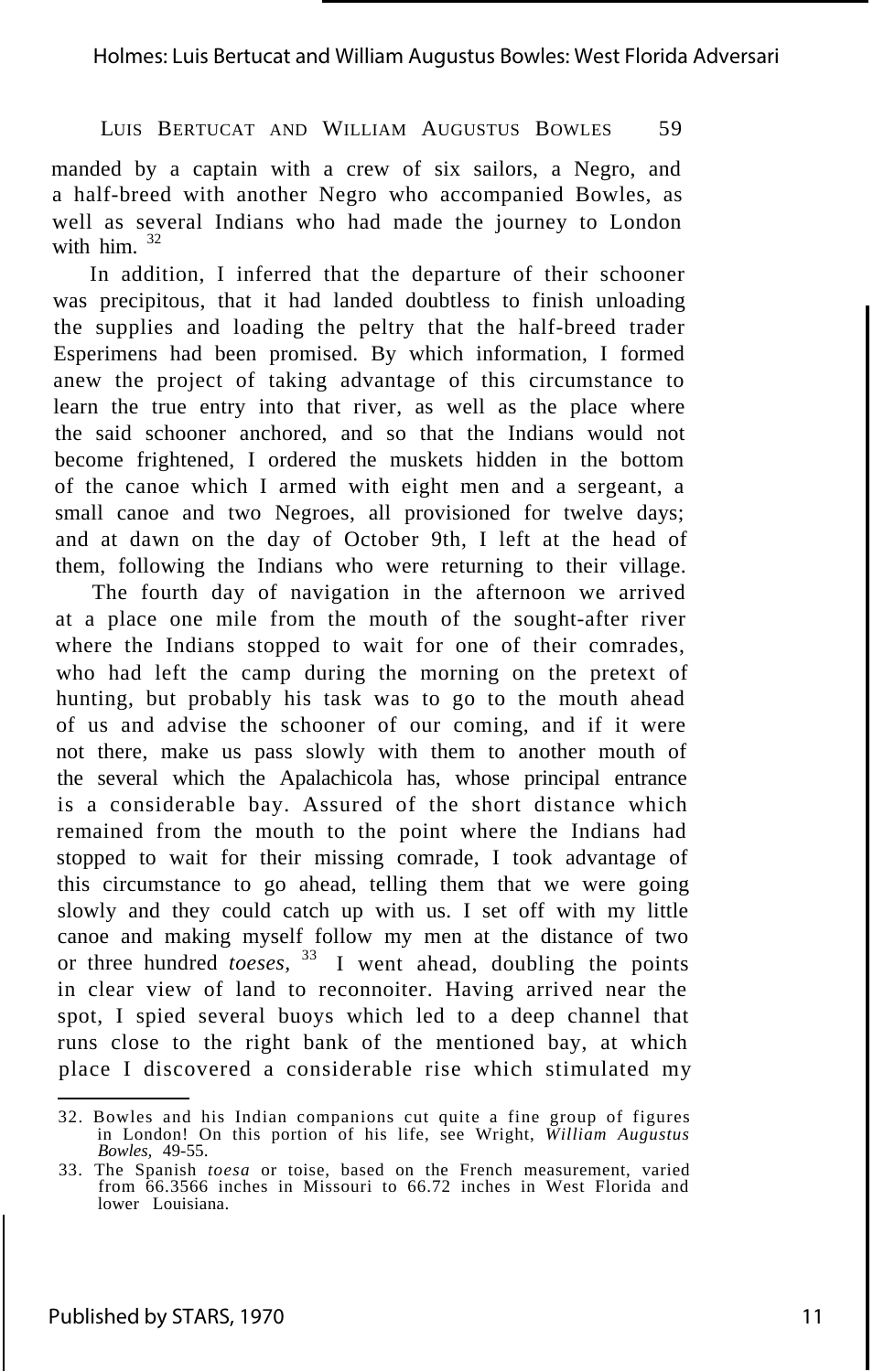curiosity. Having gone to it and given signal to the canoe to step up the paddling, we arrived in time to the foot of it without having been able to discover from without anything more than a hill of trees and thickets, but we soon found a beaten track with footprints of Indians and white men. I immediately ordered the men to keep their arms handy and, with the sergeant and four men, I climbed to the top of said elevation, having left the rest of the men in charge of the canoes to insure us a line of retreat in case we met resistance. Reaching the top, I found the shape of an old fort surrounded by trees and branches that time had caused to grow up around it. A bayou which comes in from the sea surrounds the fort by water leaving only a narrow neck of land measuring one league, which connects it to the mainland. In the middle of this we found in a clearing a hastily-constructed house which had been built by Bowles's men and, below it, covered with palmettoes, I found fourteen weapons, two rammers and two muskets, as well as a piece of oil-cloth hanging from the roof of the said house, in which I found a letter from Bowles addressed to the captain of his schooner, Louis Esqual, by which I had no doubt but that this was the place where the schooner had anchored and that this was the land that he had asked for from the Indians. It was very strategic because his schooner was protected by the elevated hill and he already had sufficient weapons to make a vigorous defense.

Informed by the Indians that a century had passed without the Spaniards ever coming to those spots, Bowles felt safe in ordering the letter hung from that roof, certain that even if we went in search of his schooner, we would not find it and would pass at a distance. Advised by some signals that the Indians with him had a number of torches at the coast so that he could return [at night] to his anchorage, without losing an instant I ordered the weapons brought aboard and placed in the bottom of the canoe and covered with hides. This was done so quickly that several Indians who were present at almost the same time saw nothing of our handiwork and followed us to our landing. After a little while, Buly's canoe also appeared, and unaware that we had landed, called us to follow him in crossing the river, which proves what I have stated before that they wanted to hide the true whereabouts of these Englishmen.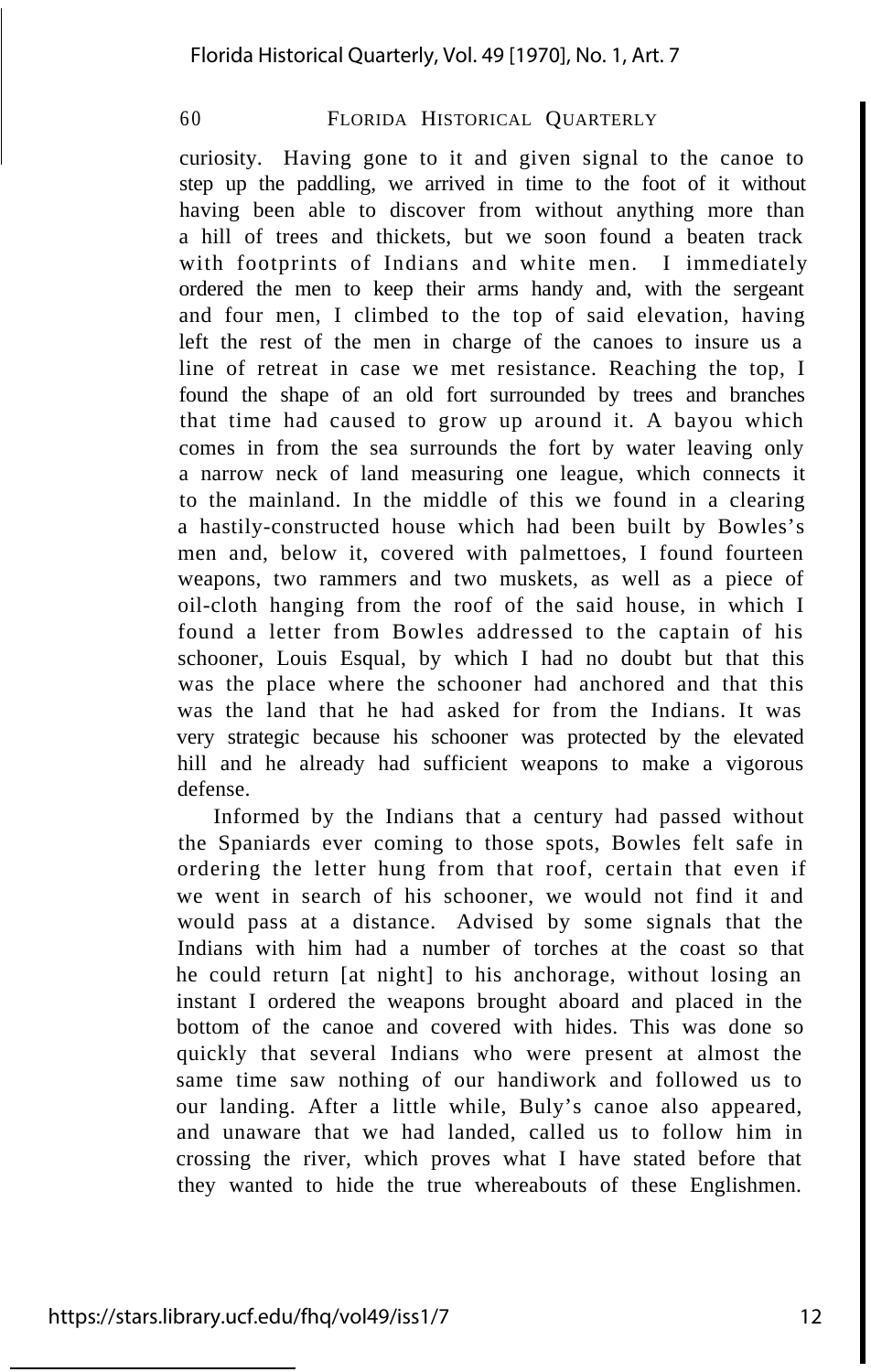We approached them bidding farewell to the others who doubtless remained confused, and after having given them some provisions and liquor, I said goodbye to them and asked them to turn over the deserters if they found them. Having lost sight of them I continued apace heading for St. George's Island which lay dead ahead eleven miles away,  $34$  which would give me protection against any possible attack from some Englishmen associated with them. There I gave a day of rest to my men and, at dawn of the following day, I broke camp and ran at full sail and oar until onein the morning. I returned to the fort on the eighth day after my departure, promising myself I would go out again when I received word of the arrival of the said schooner, or the arrival of another which they say Bowles was waiting for.

Not having had a pilot cognizant of this coast with which to guide me, I tried to guide myself by the French and English maps, <sup>35</sup> the latter being the most recent. Although I tried to guide myself by it, I found it bore no relationship to what actually existed, so I became a draftsman and, availing myself of available instruments, I drew up a chart which includes the area embraced in the three voyages from here to which I have referred. This, completed with the greatest precision and accuracy, I have the honor to present to your Excellency. <sup>36</sup> It includes the bays, coastline and inlets, rivers, islands, soundings, and depths from Apalache Bay to Apalachicola. <sup>37</sup> This could be of some usefulness and safety for the navigation of the ships which the Government sends to this port.

I

<sup>34.</sup> The Spanish judicial mile was 4,635 feet. 35. On the eighteenth century cartography of the Gulf of Mexico, see Holmes, "Maps, Plans and Charts of Louisiana in Spanish and Cuban Archives: a Checklist," 183-203; Jack D. L. Holmes, "French and Spanish<br>Cartography of Alabama," *Alabama Historical Quarterly*, XXVII<br>(1965), 7-21; Jack D. L. Holmes, "Maps, Plans, and Charts of Louisiana<br>in Paris Archive "Maps, Plans, and Charts of Louisiana *Louisiana Studies,* IV (1965), 200-21. In 1803 a report noted that the maps and charts of the Gulf and of Louisiana and West Florida were mere sketches and not at all accurate. *ibid.,* 200.

<sup>36.</sup> Bertucat's map has not been located, unfortunately, but an interesting map drawn presumably be Stephen Minor is in AGI, PC, and Planos, Luisiana y Floridas, No. 201. Minor accompanied Andrew Ellicott in 1799 in drawing the southern boundary along the thirty-first parallel. His map covers the area from Cape San Blas to Apalache Bay. 37. Cf. the charts of Jose de Evia made in 1783 in the appendix of Holmes,

*Jose de Evia.*